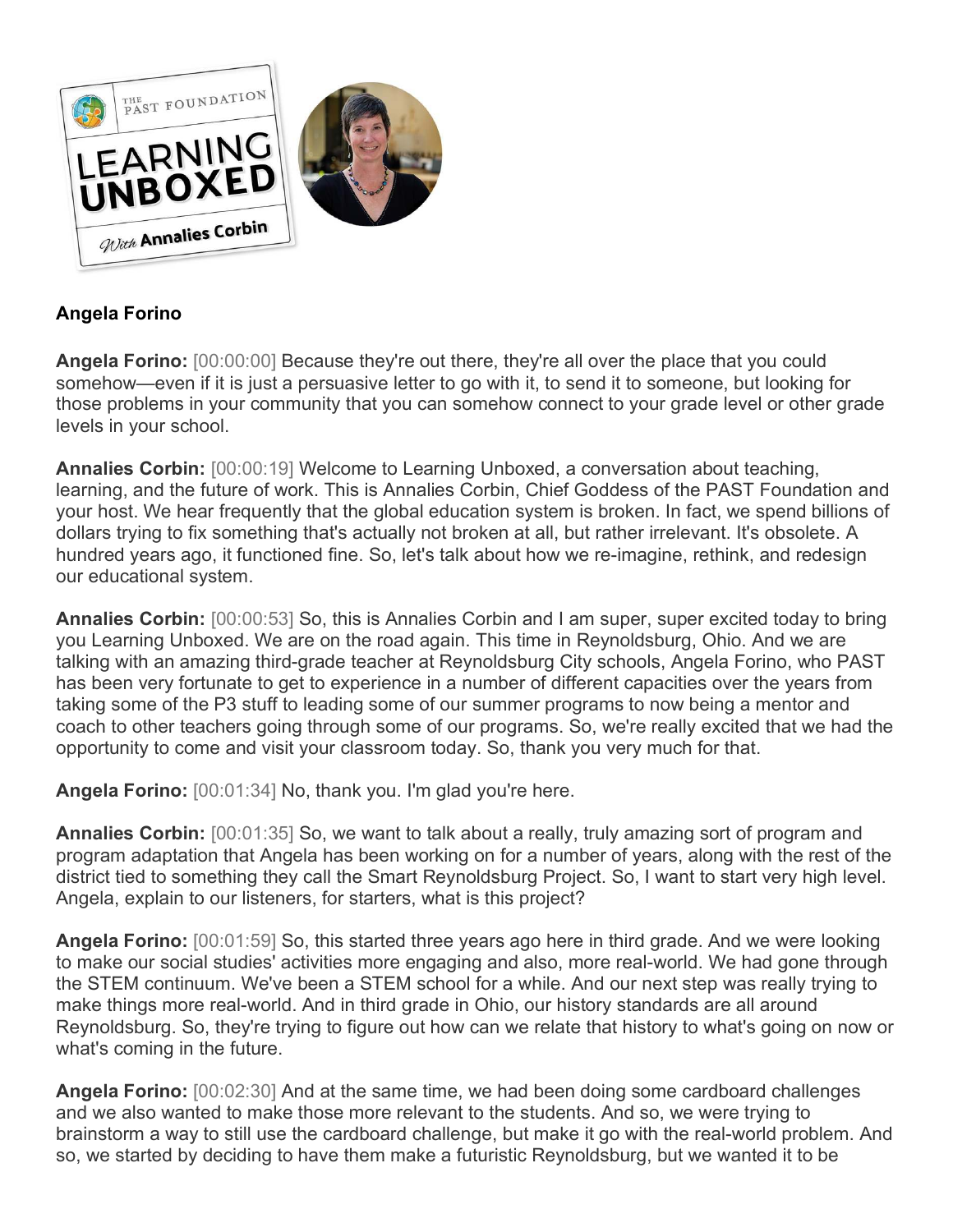something that really could happen in Reynoldsburg, you know, not just aliens and all that kind of stuff. So-

**Annalies Corbin:** [00:02:56] You took the joy right out of an alien encounter in Reynoldsburg.

**Angela Forino:** [00:03:01] And, you know, who knows? But it would have gone there.

**Annalies Corbin:** [00:03:04] Right.

**Angela Forino:** [00:03:04] And so, we started by inviting residents. We worked with the historical society and honestly, social media. I went out on Facebook to the different Reynoldsburg pages and asked for anybody that had lived here more than 50 years or 50 years to come in. And our students interviewed them about how it's changed. So, we started by looking for trends of how it's changed over time. And that also then covered our history standards. But then, the smart city park came along, because Columbus had just won the Smart City Challenge, the grant, in Reynoldsburg suburb.

**Angela Forino:** [00:03:36] So, we wanted to kind of get in on that. And so, the future part of it came with smart city. So, we had learned about the history of Reynoldsburg and what's changed. And from that, we could figure out what might change in the future, but we also wanted to talk about what is coming in the future. So, we had Smart City Columbus come out a couple of times and they talked to the kids about the future of mobility and how they're using problems within Columbus and technology and data to help fix some of those problems.

**Angela Forino:** [00:04:04] And so, we kind of came up with what are some problems within Reynoldsburg, such as traffic or honestly, overpopulate—you know, we have a ton, we're kind of landlocked. And we looked, okay, in the future how are we going to deal with that? So, then from that, the students worked on making small plots of Reynoldsburg, what they think would be like in 50 years, but they had to justify their changes based on either what they think will change, because, you know, it was trending to change from the residence or because Smart Columbus, you know, is bringing a lot of that and eventually, it will trickle down here to us. And so, their changes had to be justified.

**Annalies Corbin:** [00:04:43] It's a car dealership?

**Female Speaker:** [00:04:45] Yeah.

**Annalies Corbin:** [00:04:45] That's what we call when we sell cars, right? Yeah. Yeah. But this one is just for electric cars.

**Female Speaker:** [00:04:51] Yeah.

**Annalies Corbin:** [00:04:51] Is that what you're telling me? That's pretty cool. So, is this something that exists in Reynoldsburg today or is this something that we don't have in Reynoldsburg and you think we need?

**Female Speaker:** [00:05:04] We need it, because like we don't want more pollution in the earth.

**Angela Forino:** [00:05:09] And then, when you put all their small plots together for the whole third grade, it makes an entire alphanumeric grid of Reynoldsburg. And so, then we could use that alphanumeric grid with our geography standards, too. That's where it started.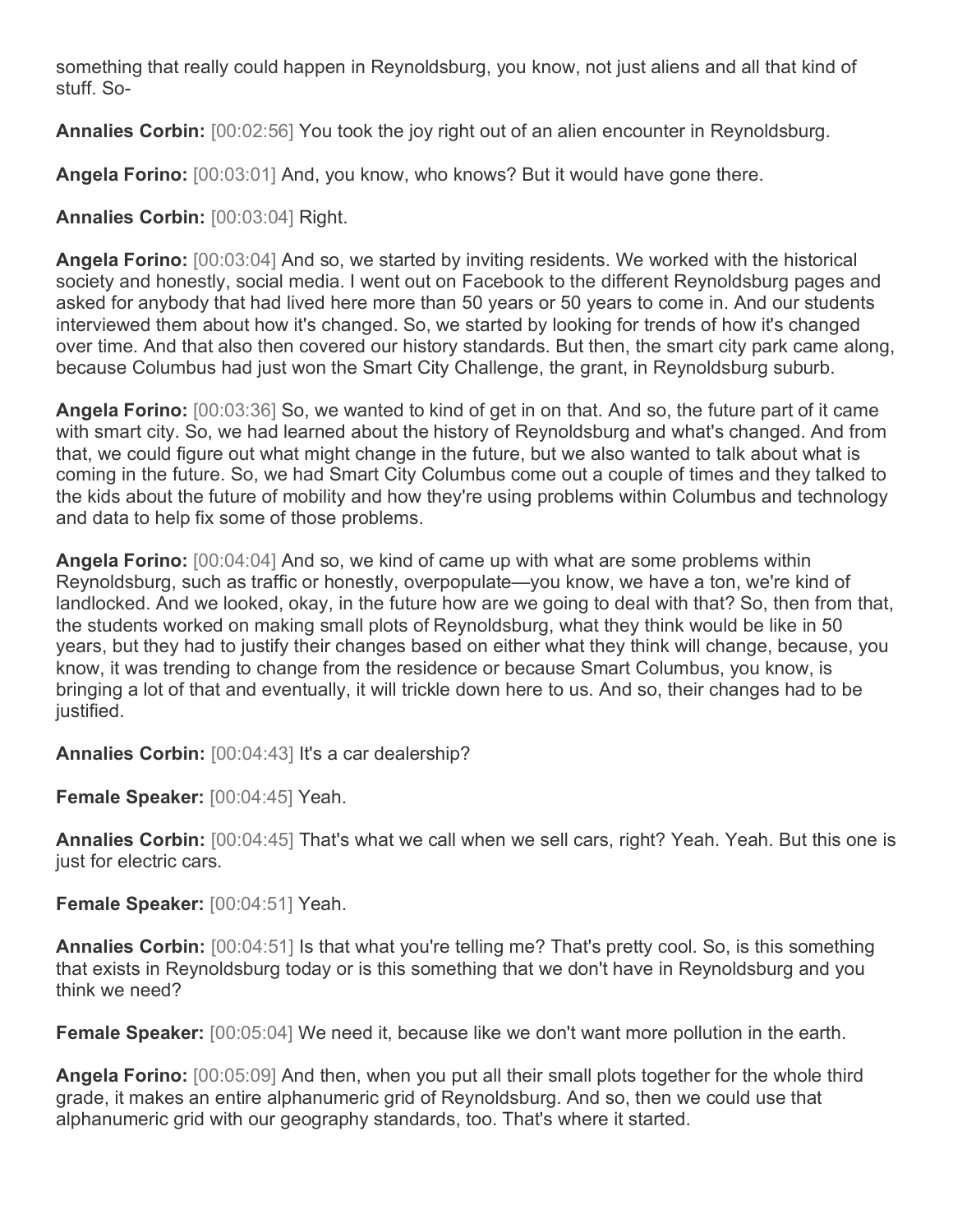**Annalies Corbin:** [00:05:21] Mm-hmm. And this is a third-grade-wide project or is this a Ms. Forino project?

**Angela Forino:** [00:05:27] This is third grade here at Herbert Mills.

**Annalies Corbin:** [00:05:29] Right.

**Angela Forino:** [00:05:29] And I cannot take credit like there, I'm very quick to jump with ideas, but my team is very awesome at grounding me, but also like figuring out, you know, how long it's going to take in helping me lay it out. And so, they've been helping me. And every year when we do this project, it improves either because Smart Columbus has changed and we're learning more about it. We did an actual third grade over the summer. My third-grade team went to Smart Columbus, you know, to see what's happening, because we want to make sure we're also bringing that information back to our students. And we've got to ride the autonomous shuttle.

**Annalies Corbin:** [00:06:02] Yeah.

**Angela Forino:** [00:06:03] And we wanted to be able to say we did that and be able to speak to, you know, what's actually happening.

**Annalies Corbin:** [00:06:07] So I want to focus on just a little bit on the piece that you started with around the sort of cardboard challenge. And the reason I want to sort of key in on that is because that is very low-hanging fruit. So, the cardboard challenge has been around for a number of years and we've done it with you guys here at Reynoldsburg a number of times. It's all over. We use it a lot in Ohio, but many, many places around the globe have utilized the cardboard challenge. And so, I think that it was it was an opportunity for you to take this thing that you're existing and you're doing and you want to give it some real-world relevance with your students and teachers make that sort of leap all the time.

**Annalies Corbin:** [00:06:48] But sometimes, really difficult to get your community to join in with you. I love the creative factor of you being able to go out to your community and say, "Hey, if you've lived here 50 years, come and tell us what's different." So, as you sort of thought about making that shift and that iteration, sort of in that first year, was it a tough haul or was it kind of an easy haul or somewhere in the middle? Because I can just see folks staring back, saying, "Oh, yeah, I'd love to do this, but, man, that sounds-" I mean, you're going on and on. There are so many pieces. How do I do the baby steps to get there?

**Angela Forino:** [00:07:22] From the cardboard challenge?

**Annalies Corbin:** [00:07:23] Yeah, or any similar thing that a school may already be doing? I think the point was that you adapted a thing that was already sort of ingrained in the community instead of white piece of paper, blank slate, let's start something new, you said, "Hey, we have this thing"?

**Angela Forino:** [00:07:41] And I would say like for me, also being from Reynoldsburg, I feel like I'm constantly looking and a lot of it is on social media, I see things, looking for those problems, looking for those ways. And then, look, thinking about things we already do. Because you're right, you don't want to recreate, you know, thinking about what we already do and how can I take those problems that are happening right now and moving back into what we're already doing.

**Annalies Corbin:** [00:08:04] Yeah. And so, let's talk a little bit then about, so year one, great success and now, you're thinking about year two. And at this point, at Herbert Mills, a STEAM elementary, you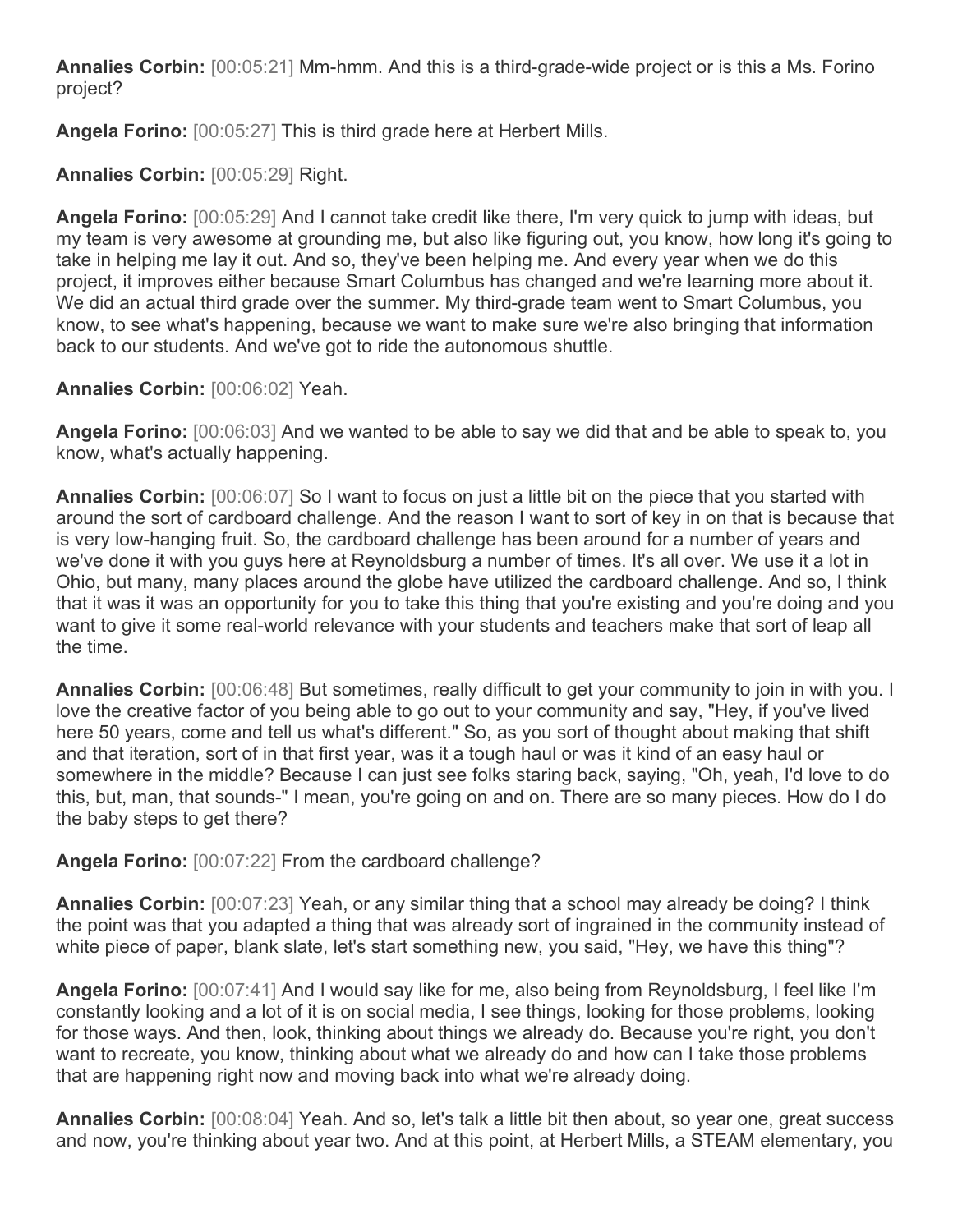are in the third year of this project. So, what's different between year one implementation and year two?

**Angela Forino:** [00:08:22] Year one, so there's a couple of more steps and we've advanced it. Year one, one of the things, a simple thing we did looking back is we made the alphanumeric grid, Reynoldsburg is not a perfect grid. It is not a perfect square rectangle. And so, we came up-

**Annalies Corbin:** [00:08:36] Most communities are not, right?

**Angela Forino:** [00:08:38] They're not. You kind of let them build, you know, wherever. And then, when we put the classrooms together, we realized, oh, the streets did not—like we had them with their main streets, but my Broad Street in my classroom connected to another classroom and they didn't necessarily connect, you know, little things like that. When we looked at our entire grid, we realized we really want them to have to be confined to the Reynoldsburg space, not the communities, even if it's on our grid, as well as we want them to have to connect to the other rooms.

**Angela Forino:** [00:09:05] So, instead of my classroom doing it and the other three classrooms doing it and then, we put them together, this year, we slowly started doing that last year and then, this year, what we did is when we did that, we had all the third graders come together and we looked at amenities and restaurants, as simple as that. And we realized that in two of our quadrants, we don't have as many. And, you know, that's something to think about.

**Annalies Corbin:** [00:09:28] And that's real-world Reynoldsburg?

**Angela Forino:** [00:09:28] It's real-world Reynoldsburg.

**Annalies Corbin:** [00:09:31] Okay.

**Angela Forino:** [00:09:31] Yeah. And so, that's something when they were trying to decide what businesses they might put somewhere, you know, they really wanted to make sure that people in every location at Reynoldsburg had amenities and had restaurants available to them.

**Annalies Corbin:** [00:09:42] And so, is this a new place or a redesign of a place that already exists in your—because you're building, this project is around thinking about Reynoldsburg in 50 years, right?

**Female Speaker:** [00:09:51] Yes.

**Annalies Corbin:** [00:09:51] That's the gist of your project?

**Female Speaker:** [00:09:53] Yes.

**Annalies Corbin:** [00:09:54] Okay. And so, is this family fun place here already or this is a new place you're designing?

**Female Speaker:** [00:10:00] New place.

**Annalies Corbin:** [00:10:01] New place. And why did you choose this place?

**Female Speaker:** [00:10:05] Because we didn't have a lot of amenities.

**Annalies Corbin:** [00:10:11] Okay. So, you can see your city of the future or your city right now?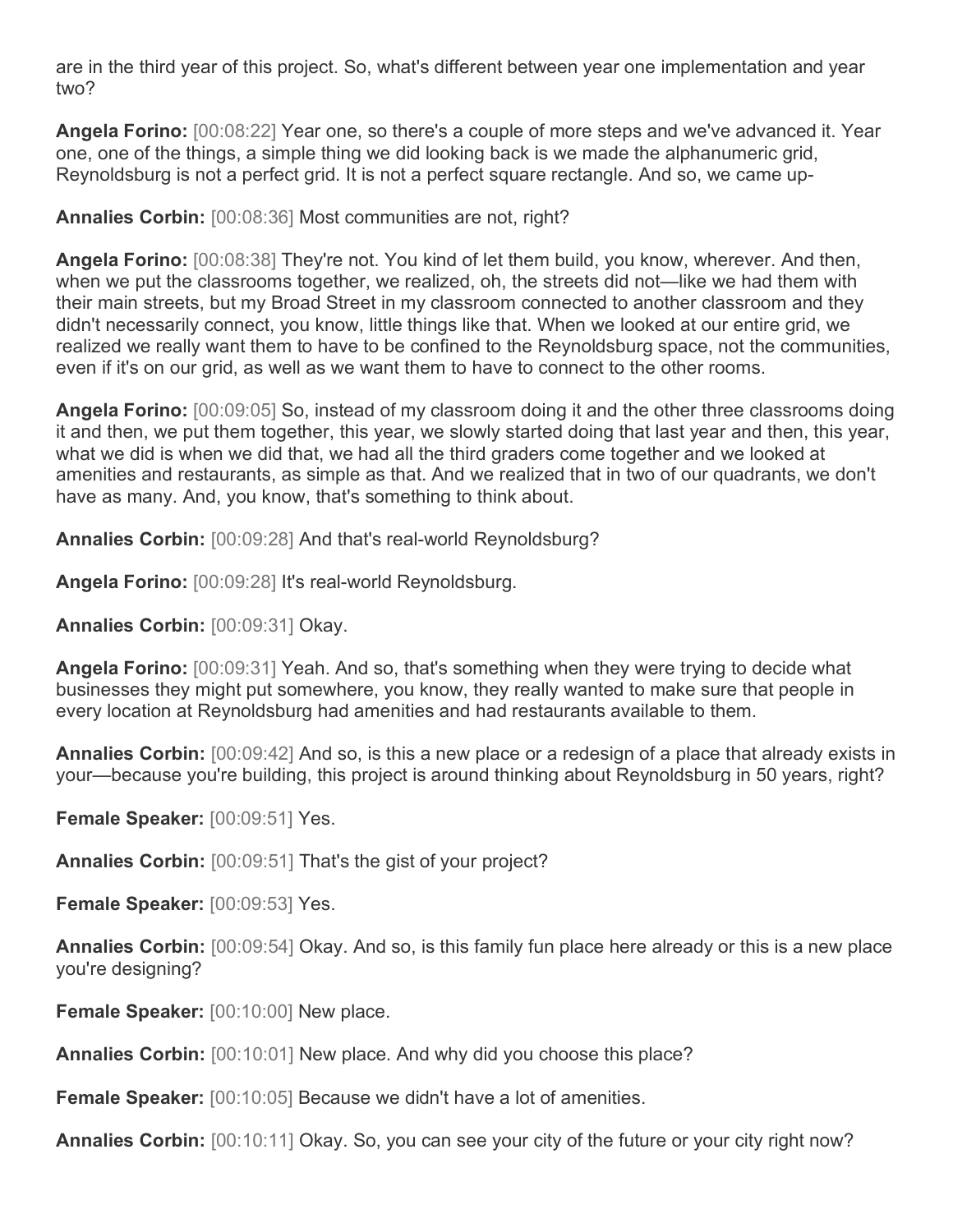**Female Speaker:** [00:10:16] The city right now.

**Annalies Corbin:** [00:10:20] The city right now. Okay. Yeah. All right. So, you're saying, "Hey, these are things we need."

**Female Speaker:** [00:10:24] Yes.

**Angela Forino:** [00:10:24] The other stuff that's changed since the first year we've done it is on the first year, we did talk about Smart Columbus. We did talk about the autonomous cars and those things, but we were not using the United Nations global goals as a school. And last year, we started connecting all of our anchor assignments, no matter what grade level to a global goal. And so, this year, we connected it to the sustainability as well as innovation and industry and even infrastructure.

**Angela Forino:** [00:10:52] And infrastructure stuff for third grade, but they get it. We had to talk about, you know, what is infrastructure and how can we improve it and how are we going to make sure it's sustainable. And so, this year, we also, as a grade level, looked at, okay, one thing they thought would benefit is as a shuttle. If we had a shuttle, which they want to make autonomous in the future, what would make sense? Look at Reynoldsburg, where would the stops be? You know, and things like that.

**Angela Forino:** [00:11:16] And so, again, they had to communicate with the other classrooms to make sure our roads connected. And then, this year, we had a little robot that went up our Broad Street. And they made him a code of us, an autonomous code of us. And he was able to connect from one classroom support to another that way, too. So, we're trying to make it every year is realworld, but also, advancing the project a little bit more and improve them.

**Annalies Corbin:** [00:11:39] And the kids do get, largely, infrastructure, so, you know, woven into the interview, you will be listening to the kids talk about the work. I came in early to the classroom so that they could tell me what was going on. And it is really clear to me that they have a very solid, fundamental, and foundational understanding of the infrastructure, but you could also sort of watch them sort of struggling and, okay, and I got to be thinking about this. And the interactions amongst the kids, I really, really loved to be able to see that.

**Annalies Corbin:** [00:12:13] So, keep walking me through your sheriff's department. So, what are you going to do next?

**Female Speaker:** [00:12:19] After I am done with this, so I'm going to draw a bubble plan.

**Annalies Corbin:** [00:12:25] So, can you explain this to me? Because the folks who are listening, they can't see your bubble plan. So, tell us what a bubble plan is.

**Female Speaker:** [00:12:33] A bubble plan is when you draw something. It's sketching. And then, you label it inside. But you kind of do it accurately. You make it how big it is.

**Annalies Corbin:** [00:12:47] All right. So, it's like really rough architectural drawings based on things?

**Female Speaker:** [00:12:52] It's like your rough draft for architectural drawings.

**Annalies Corbin:** [00:12:57] That's pretty awesome. And then, what happens next? So, after you do that, then what are you going to do?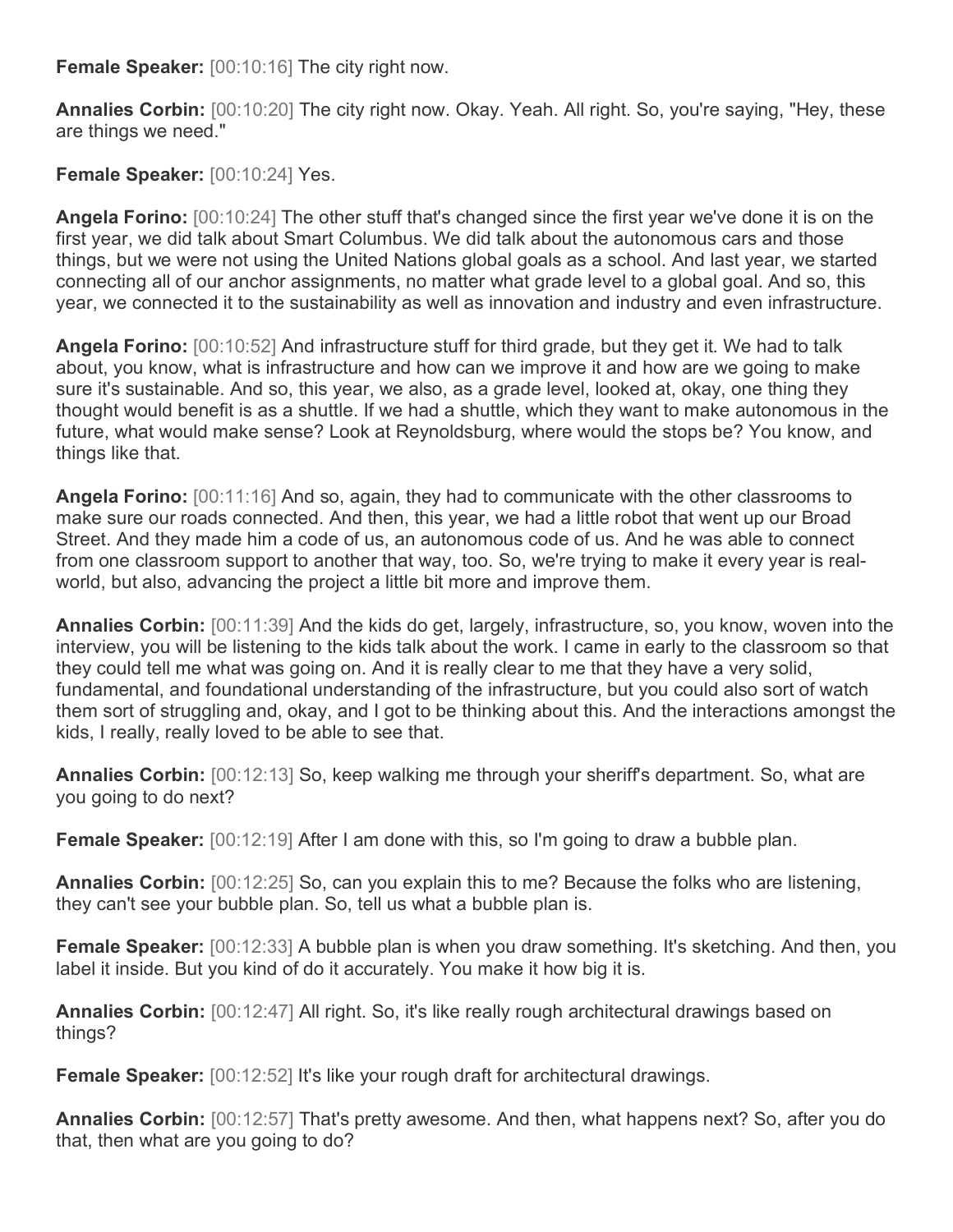**Female Speaker:** [00:13:02] So, you will do this after work.

**Annalies Corbin:** [00:13:05] And what is this?

**Female Speaker:** [00:13:07] That is your final plan.

**Annalies Corbin:** [00:13:09] It is your final plan, like an actual space or architectural drawing or is it more like the bubble drawing?

**Female Speaker:** [00:13:17] It's more like your architectural drawings.

**Annalies Corbin:** [00:13:21] I want to circle back around a little bit just in case we've got folks who listen from all over the world, who don't necessarily know or familiar with United Nations global goal. So, give us a little bit of an overview about that and then, talk to us about Reynoldsburg as a school district's decision to run down that road.

**Angela Forino:** [00:13:42] So, in general, the global goals, United Nations global goals are 17 goals that the United Nations say that by 2030, we need to be working towards so that the world as a whole can be a better place and sustainable. And so, as a district, we're looking at the sustainability piece, the innovation, and we're constantly trying to make things as real-world as possible so that when our students graduate, you know, like even we're in third grade now, but when the time they graduate, they've been exposed to those things.

**Angela Forino:** [00:14:13] Because 2030, only 10 years from now, you know, these goals have been around for a while. But exposing them to that, they're part of that solution. And I honestly feel like kids are more creative. Sometimes, they can think outside the box a lot more than adults. And so, that's one of the things, is we need kids to be thinking about that in our district and in other districts so that they can start coming up with those creative solutions that we may need in the future to help us reach those goals.

**Annalies Corbin:** [00:14:38] Yeah. Absolutely, without question, and I say this on this program all the time, and I know you've heard me say it as well over the years in the building or whatnot, kids don't have the same set of constraints. And because they don't have the same set of sorts of innate, prebuilt, and constraints, when you ask them to solve a problem, you know, A, you have no idea what direction they're going to go. And they are the most creative nuggets in there. They may not be able to solve the big, hairy, audacious global problem right there in that moment-

**Angela Forino:** [00:15:07] Right.

**Annalies Corbin:** [00:15:07] ... but I would almost bet that nine times out of 10, there's a nugget of what those kids come up with that is part of the solution.

**Angela Forino:** [00:15:16] Oh, for sure.

**Annalies Corbin:** [00:15:18] And I see that every day as well, it's one of the things that I love so much about really moving kids into design thinking and design process and using that as one of the platforms for one of the ways they do their teaching and learning.

**Angela Forino:** [00:15:28] And there's little things they can do now, too.

**Annalies Corbin:** [00:15:30] Yeah, absolutely.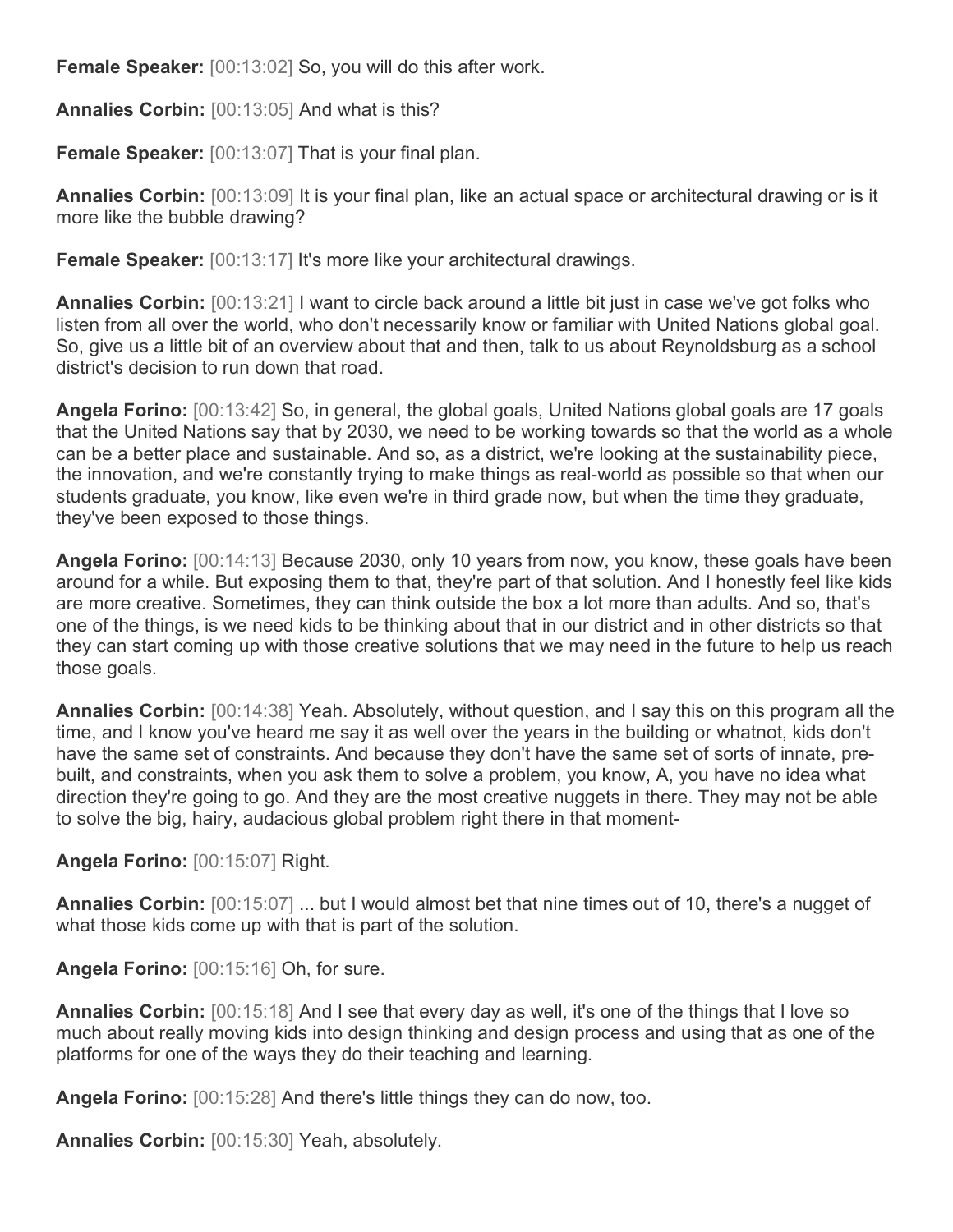**Angela Forino:** [00:15:30] Like with me, the goal, right now in economics, we've expanded our Smart Reynoldsburg project to economics and right now, the goal we're working on is global goal 12, which is responsible consumers and producers. And right now, we're working on the producer side, but we talked about the consumer part and we did some of the global goal there, online lessons that go with the global goals that are easily adaptable as well as some for younger grades.

**Angela Forino:** [00:15:56] And we did some of those, where the students talked about what they had had for dinner that night and they talked about some of the questions. They took a survey and the questions were like, do you know if, you know, gender, where your food comes from, if the people are treated fairly in that country? And gosh, I was like, I don't even know if I know that we were talking about it. It's like those are things that as they get older, they're going to learn about different things like that.

**Angela Forino:** [00:16:19] And we talked about as simple as like cutting back on plastic. Because if you really think about everything you're eating for dinner, every part of it probably comes into plastic or straws. And so, it was as simple as having the kids kind of come up with things to just talk to the parents about or things that they could do. One of them said, "I just need to close a fridge more often", you know.

## **Annalies Corbin:** [00:16:38] Right.

**Angela Forino:** [00:16:38] Something as simple as that that they could do now that would still help.

**Annalies Corbin:** [00:16:41] Yeah. And they pick up on that stuff very, very quickly. And it was really interesting, because as I was going around the room, talking to all the different kids, that came up over and over again. They kept wanting me to know about what was the sustainable part of what they had done. That was very—clearly, they had gotten that message as part of the project. And the other piece that I thought was really intriguing. So, for our listeners and we will post some artifacts of this as well, so you can sort of see it that the kids we're working on doing their planning around creating a business, an infrastructure a thing.

**Annalies Corbin:** [00:17:18] Either because it wasn't in Reynoldsburg and that was an intriguing question that I had with the kiddos, was the thing here or you recognize we need it or it's already here and you want to modify it? So, that was a fun conversation. Then, within that, they had to be thinking about, well, what do we need for this thing to be successful? So, how do you wrap that into the fabric of your day-to-day? Because one of the things that we often hear at schools are making that transition into more PBL as an ongoing everyday thing. And elementary teachers are natively good at that.

## **Angela Forino:** [00:17:53] Yeah.

**Annalies Corbin:** [00:17:53] But that's not always the case as we move up into the grades. But as a district, Reynoldsburg has really made an effort to try to make that more of the norm. And so, within that space then, how do you roll that into the fabric of your day as it relates to, we're going to stop and do this project and we're going to go off and do something else?

**Angela Forino:** [00:18:09] So, we relate throughout the whole day. Here at our school, just being a STEAM school and having worked with PAST, we do the design challenge. We do it with writing, because that's editing, that's all of that. Our math teachers do the design. They talk about the design cycle within, even word problems.

**Annalies Corbin:** [00:18:23] Yeah.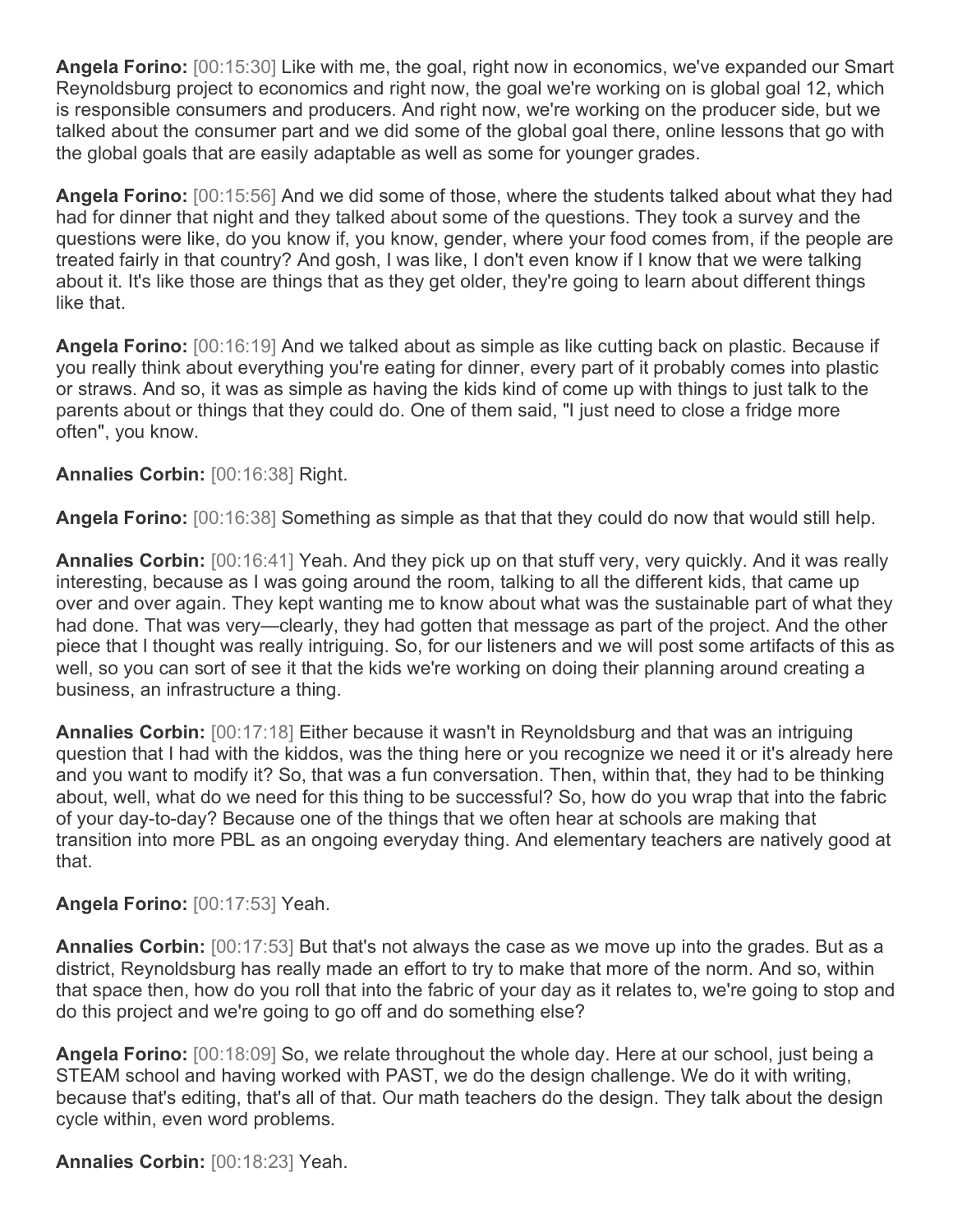**Angela Forino:** [00:18:23] And so, they're pretty used to that part of it. But some of what we were able to do, like for example, in a reading, there are a lot of articles that go around the ideas that we're working with within this project. So, they could get some of that background knowledge and all that prior knowledge before from those articles. We also had done some persuasive writing where they were reading about plastic and the effects in the ocean. And so, by the time we get to this project, they have a lot of that background knowledge as well and already.

**Angela Forino:** [00:18:48] And so, then it's just exposing them to, you know, the constraints of the project. And we've been having some experts come in as we call them, because, for example, we had our architectural design teacher come in from the high school and that is not something I could do. I made an example and he would probably not—I didn't take his class, so it would not be a super awesome example. But I can't teach that, but he can. And having all those residents from Reynoldsburg, I've been here, but not 50 years.

**Annalies Corbin:** [00:19:16] Right.

**Angela Forino:** [00:19:16] And so, having those, it's as simple as having those people come in, too, and speak to what you're learning about, but also trying to mix it within all the different content.

**Annalies Corbin:** [00:19:26] And it made an impact, too, because I heard about your architect from the high school coming in.

**Angela Forino:** [00:19:31] Yeah.

**Annalies Corbin:** [00:19:31] Yeah, from the kids. So, clearly, that stuck with them.

**Angela Forino:** [00:19:34] Yeah.

**Annalies Corbin:** [00:19:34] And the thing that I loved about that particular conversation was the kiddo who was touring around with me, Eric. He was a wonderful, young man. Yes.

**Angela Forino:** [00:19:45] Yes.

**Annalies Corbin:** [00:19:45] He was very excited.

**Angela Forino:** [00:19:46] He's awesome.

**Annalies Corbin:** [00:19:46] Yes, he is awesome. And so, he recognized that as I was asking the questions that it would help me as the ignorant adult he was talking to in that moment, right? If you could show me an example.

**Eric:** [00:19:59] Most fun part is going to be CoSpaces, we're going to make the business in CoSpaces.

**Annalies Corbin:** [00:20:03] What does that mean, a CoSpace?

**Eric:** [00:20:05] A CoSpace? I'm going to show you.

**Annalies Corbin:** [00:20:09] Okay. You're going to show me. All right.

**Eric:** [00:20:11] So-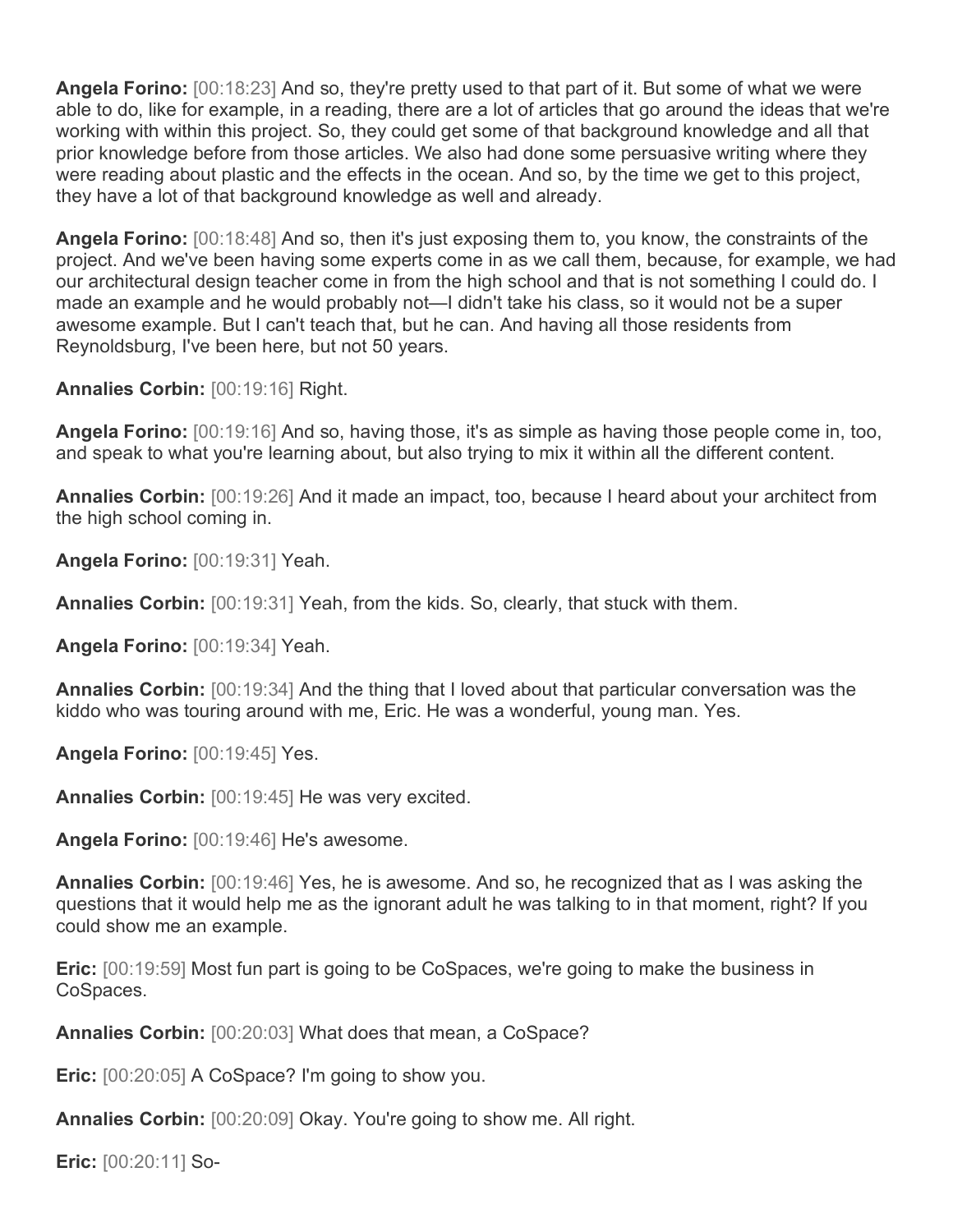**Annalies Corbin:** [00:20:11] So, you're going to a place called cospaces.edu. All right. So, it's a webbased program that you're going to use as part of this process.

**Eric:** [00:20:21] Yes. And this is where we're going to make the final part of this plan, I think. So, these are your CoSpaces. So, I'm going to show you one of mine.

**Annalies Corbin:** [00:20:32] And you just work all around inside this space and I can see you added people and television screens and all types of artifacts, including a dog in your CoSpace.

**Eric:** [00:20:47] This is what we're going to be using to make a project.

**Annalies Corbin:** [00:20:51] That is very cool, Eric. Thank you for sharing that with me.

**Eric:** [00:20:55] Thank you for coming here and meeting me.

**Annalies Corbin:** [00:20:57] Yeah, you're very welcome.

**Annalies Corbin:** [00:20:59] For just for you, those connections are clearly being made.

**Angela Forino:** [00:21:03] I didn't even do that.

**Annalies Corbin:** [00:21:04] Yeah, I know. It was really wonderful. So, what are some of the aha moments for you as you have been working not just on this project, but I think in your own personal teaching journey as it relates to this really applied approach with your kiddos?

**Angela Forino:** [00:21:22] I would say the first time I made it real-world. So, we've been on—we're a STEAM school now, but that's been—in my ten years I've been here, you know, we've had five principals, we've had common core a thing. Then, we were a traditional school. So then, we became a STEM. And now, we're STEAM. And so, things have changed a lot. And one of the things we went through the STEM continuum, including myself, you know, when we went through starting STEM, you know, with some of the more basic things, you know, having the kids use a design challenge, you know, to make, you know, how many books can you hold, you know, on Popsicle stick with, you know, and that kind of thing.

**Angela Forino:** [00:21:58] But one of the first things we did and I think it's one of my favorite aha was I had seen on Facebook that Reynoldsburg was considering having a community center. They had not been voted on. Reynoldsburg is definitely split between if they wanted it or not. And it would be partnered with the YMCA. And so, for writing, I talked to my students and I said—the YMCA come in and I said, "Okay, do we think this is a good thing for Reynoldsburg?"

**Angela Forino:** [00:22:20] And of course, a lot of them, you know, think yeah, because we just—they wanted more things. We had had a pool that had burned down a community when they need this to bring a community pool. And so, we said, Okay, how could we convince people at all ages that this is a good thing? And how could we make it a good thing for all ages? So, they had to really think about children, you know, babies, seniors, you know, adults, teenagers, and what would this YMCA need to have?

**Angela Forino:** [00:22:46] And then, they went and presented at a city council meeting, as well as presented at a meeting where the community could just come in to discuss this. And then, it went up to vote. And the night that it was voted on, I got a text before even the votes in the news were saying that it had passed from the YMCA partner that I had had. And he came in the next morning and told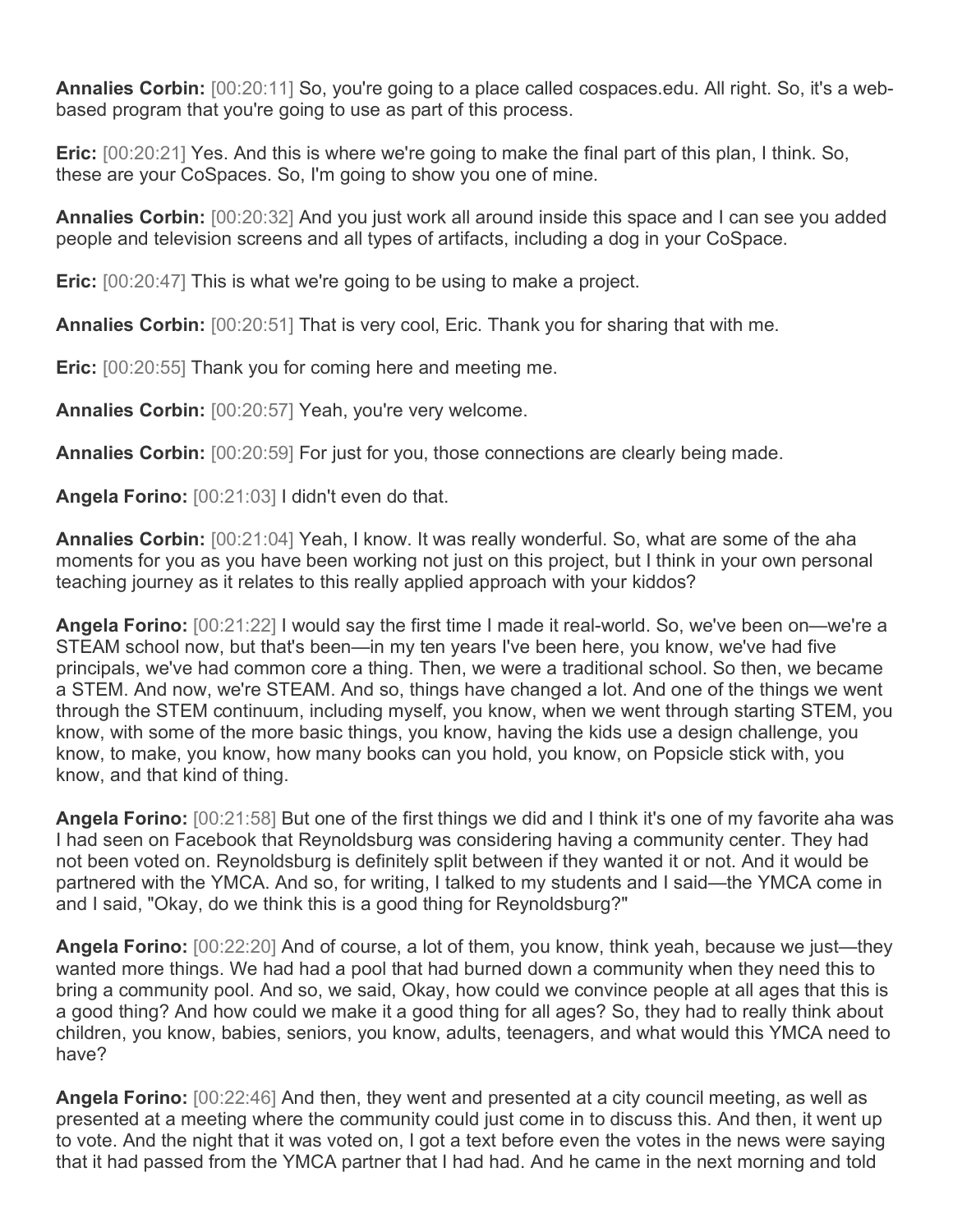our kids and they lost it. For me, that was like the coolest thing of like something that they felt like they had been a part of.

**Annalies Corbin:** [00:23:14] Yeah. Yeah.

**Angela Forino:** [00:23:15] And some of them were at the ribbon cutting, which was really cool. And actually, the grand opening is this weekend. And I think what's cool about it is some of their ideas, partly because these ideas are in the why.

**Annalies Corbin:** [00:23:26] Right. Right.

**Angela Forino:** [00:23:27] Like they're going to be like, I want it, I had an indoor pool in my plan and it's there, too."

**Annalies Corbin:** [00:23:31] Right. Yeah.

**Angela Forino:** [00:23:32] Or I had—and so, some of their ideas. And so, I think that these kids that are now like seventh or eighth graders can have some ownership within that. That was realizing that how real-world that was and how much of an impact it had on them was probably my biggest aha moment. And that's been from then on, I've been trying to make it as real as I could. But that also can be difficult, because that was a one-time project.

**Annalies Corbin:** [00:23:52] Right.

**Angela Forino:** [00:23:52] Once it was voted on, you know. And so, there is, you know, it's constantly looking for new, new little problems or new little ways to make it as real as you can.

**Annalies Corbin:** [00:24:01] And that's a—quite frankly, that's a really beautiful story, right? And, you know, you lived it and I'm hearing you tell me about it and it sort of gives me chills in that same sense, right? And we had a teacher in a community, you know, years ago in another state who told me a very similar story about kids getting involved and having being able to watch their voice matter. And that it was really a powerful thing. So, that's pretty amazing.

**Angela Forino:** [00:24:30] Our economic, I told you when you came in earlier that part of how we're advancing this Smart Reynoldsburg project in third grade this year is we're taking what we have done for economics, which was a PBL, but it wasn't in real world, and trying to connect it. We're trying to connect as much as we can back to this Smart Reynoldsburg, this sustainability piece. And so, the kids have chosen, you know, a business that had been on their plot, that they had made their grid. And they're having to explain and make a business plan as if it's a new business or if it's not, how do I know this will be needed in 50 years? And then, they're doing the plot plans. Well, part of what they had to think about.

**Annalies Corbin:** [00:25:13] It's all right. So, as the kids start working on the connecting of all of these pieces, right?

**Angela Forino:** [00:25:21] Yes.

**Annalies Corbin:** [00:25:21] And so, they say, "Hey, I've got this plot plan and I've got this business." And then, they ask, "What next?"

**Angela Forino:** [00:25:26] Yes. So, part of what they've done is I had the city developer come in. And he's come in a couple times. He comes in actually all the time because of this project. And he kind of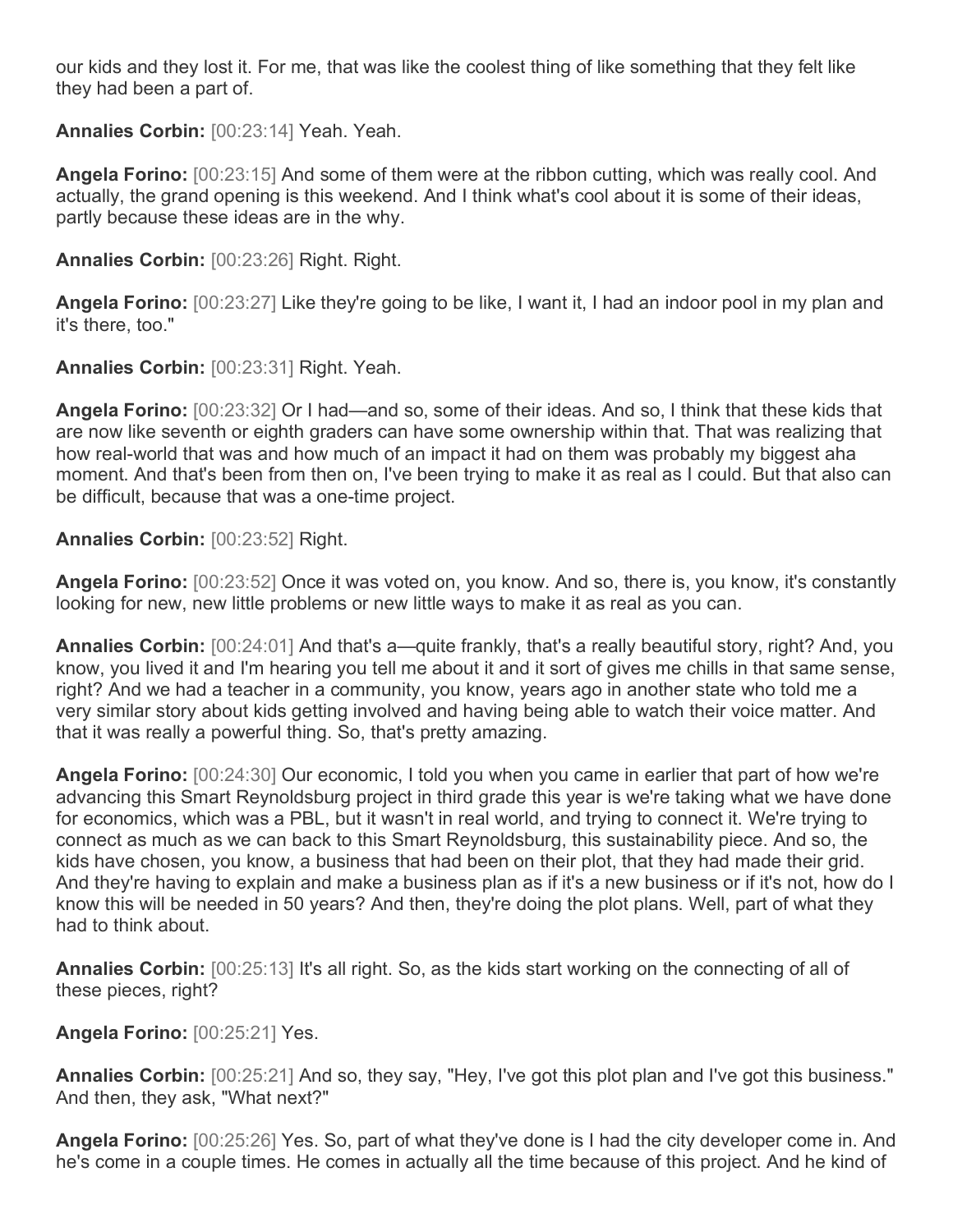laid it out for us of, "If you are a new business and you wanted to be in Reynoldsburg, here's what you'd have to do." And actually, I learned a lot. The project has expanded since we talked to him, because I was like, "Oh, we need to then have plot plans", and, "Oh, we need to-" And he said there was a project they were working on in Reynoldsburg where they were asking residents if they wanted to do a face lift project. And so, they called it.

**Angela Forino:** [00:25:55] And there was a website where they were asking residents to pick a place in Reynoldsburg and just give some ideas of how it could have a face lift on this website. And so, when he said that, we kind of showed him some of the CoSpace, the programs that we're working towards. And he said, when your kids are done with this, like I want to put this on that website. And so, the kids know that like when they're done with this, their face lifts of what they think Reynoldsburg needs are going to be on that website, again, for people to see. And so, I think that will be another aha of them, it actually being out there and then, presenting it.

**Annalies Corbin:** [00:26:24] Yeah, it's meaningful then. And that's the other thing that I really love about the work that you're doing and the way that you're doing it, these kids have a tangible thing on the back side. And, you know, that's one of the two key components that I see in my travels around the world talking with folks about whether problem-based or applied, I don't care what label you put on it, it doesn't make any difference. But the place where I see people stop over and over again is at the modification phase, right? And we know that's where the greatest student learning takes place, is when we don't get it quite right or we got it right, but we could do more with it.

**Annalies Corbin:** [00:26:58] And we have the opportunity to modify. But the other place that oftentimes, we forget to give students the bandwidth they need and the opportunity is that presentation, that moment of sharing with the world, "Hey, I not only did this thing, but I own this thing." And that was one of the things that was absolutely readily apparent to me in my conversations on my travels around your classroom today. So, bravo to you. Those kids own the process they're in.

**Angela Forino:** [00:27:31] And that can be—the share part can be as simple as if you have someone that does come in and having them come back in.

**Annalies Corbin:** [00:27:37] Right.

**Angela Forino:** [00:27:37] It doesn't have to be at the website or YMCA, it could be as simple as, you know, having those, an authentic audience for them to present to, people that are actually invested and would know what they're talking about, you know. And so, we started that way. And sometimes, that's where they go to.

**Annalies Corbin:** [00:27:52] And the kids have obviously picked up on that, because several of them asked me, "Will you come back? Can I show it to you later?" Right? So, they clearly want to be able to share that. And that's a huge, huge win. So, that's awesome. So, one of the things that I know from many conversations, folks are listening. They're sitting back in their own classrooms or even in their living rooms saying, "Well, this is really awesome, but it can't possibly be that easy."

**Annalies Corbin:** [00:28:19] You know, you make it sound easy, because you're living it and you love it, but the reality is, I assume in the same way you have these wins, these aha moments, there have also probably been some intriguing constraints or obstacles along the way. And I always want to make sure that folks understand that we talk about the good and the bad together, because it takes both of them to do two great things. So, what are some of the things, the struggles in doing the work that you're doing right now the way you're doing it?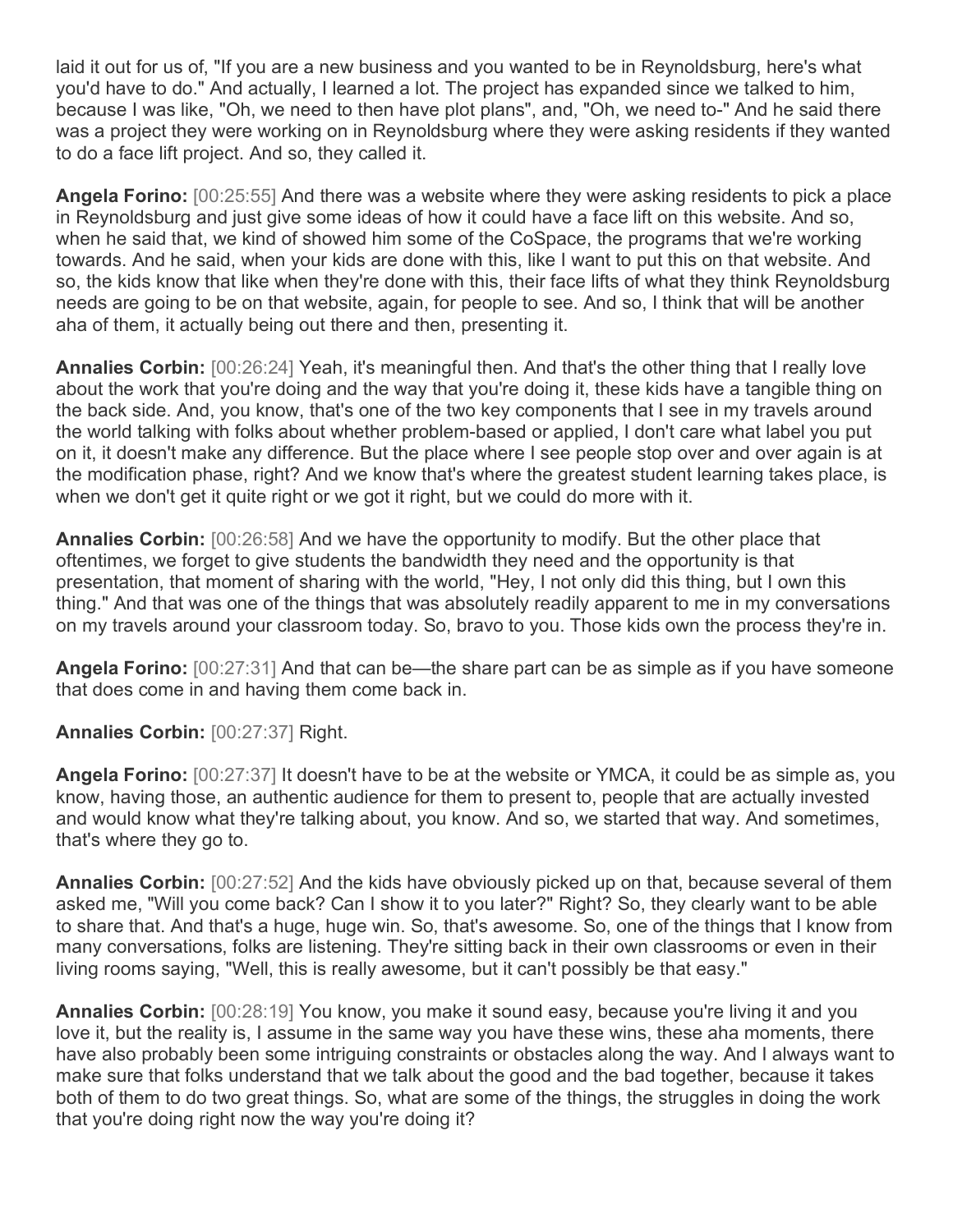**Angela Forino:** [00:28:48] I would say for me, one of the things, I do work outside of my hours. I do, you know, like I'm constantly—one of—a comfort thing for me is not calling people, reaching out to people. And so, I'm having to get over that in order to get those experts and those partners to come in, although that's getting easier, as well as just finding who the right people to talk to. Sometimes, it's a struggle. We need a lot to talk about these things, to talk about the different anchor assignments we're doing and how we can improve them and how we can continue to make them more real-world. But also, I think like I was saying earlier, like just realizing, oh, there's more steps than what my students are doing, like if I want to make it real, we probably should do it this way.

**Angela Forino:** [00:29:30] And just being flexible enough with it that this part of the project we're working on right now was going to be done in December. It is now an 18-week project. And just being flexible with that part of it, of just knowing that time, you know. And that's okay, because in order for it to be the end result that, you know, we want it to be and they want it to be, it's going to take more time, especially with third grade. I have to keep telling myself it's third grade, because what I picture in my mind is the end result, you know, may not be what a third grader can do, but their version of it will still be awesome.

**Annalies Corbin:** [00:30:03] Yeah. And I also think it's also important that folks don't lose sight of the fact that you are doing this in place of not on top of, right? And so, your product then becomes 18 weeks, right? So, you weren't doing that in all your other more traditional load.

**Angela Forino:** [00:30:21] Right.

**Annalies Corbin:** [00:30:21] You're literally modifying your entire experience, because you are able by doing work this way with your students to grab everything that you have to accomplish in the third grade and weave it through.

**Angela Forino:** [00:30:33] Yeah, because I still am required. I still have the same mandate, it's the test.

**Annalies Corbin:** [00:30:37] Exactly. Right.

**Angela Forino:** [00:30:38] Especially in third grade.

**Annalies Corbin:** [00:30:39] Right.

**Angela Forino:** [00:30:39] And I had somebody ask me earlier like what social studies curriculum. And that's the thing, is I don't do the curriculum.

**Annalies Corbin:** [00:30:46] Right.

**Angela Forino:** [00:30:46] But I still have to teach all the same social studies standards that everybody else does.

## **Annalies Corbin:** [00:30:51] Right.

**Angela Forino:** [00:30:51] And I also have language arts. So, I'm teaching reading and writing and all of those, too. And so, I think that's a hard part, but I think that that's part of what you have to do, is try to fit it all in. In that way, you're not also then having to do some sort of curriculum or, you know, I was able to teach the social studies standards and I was able to do it. And we hit geography as much, too. And that doesn't mean that at the end of the year, we might not wind back around.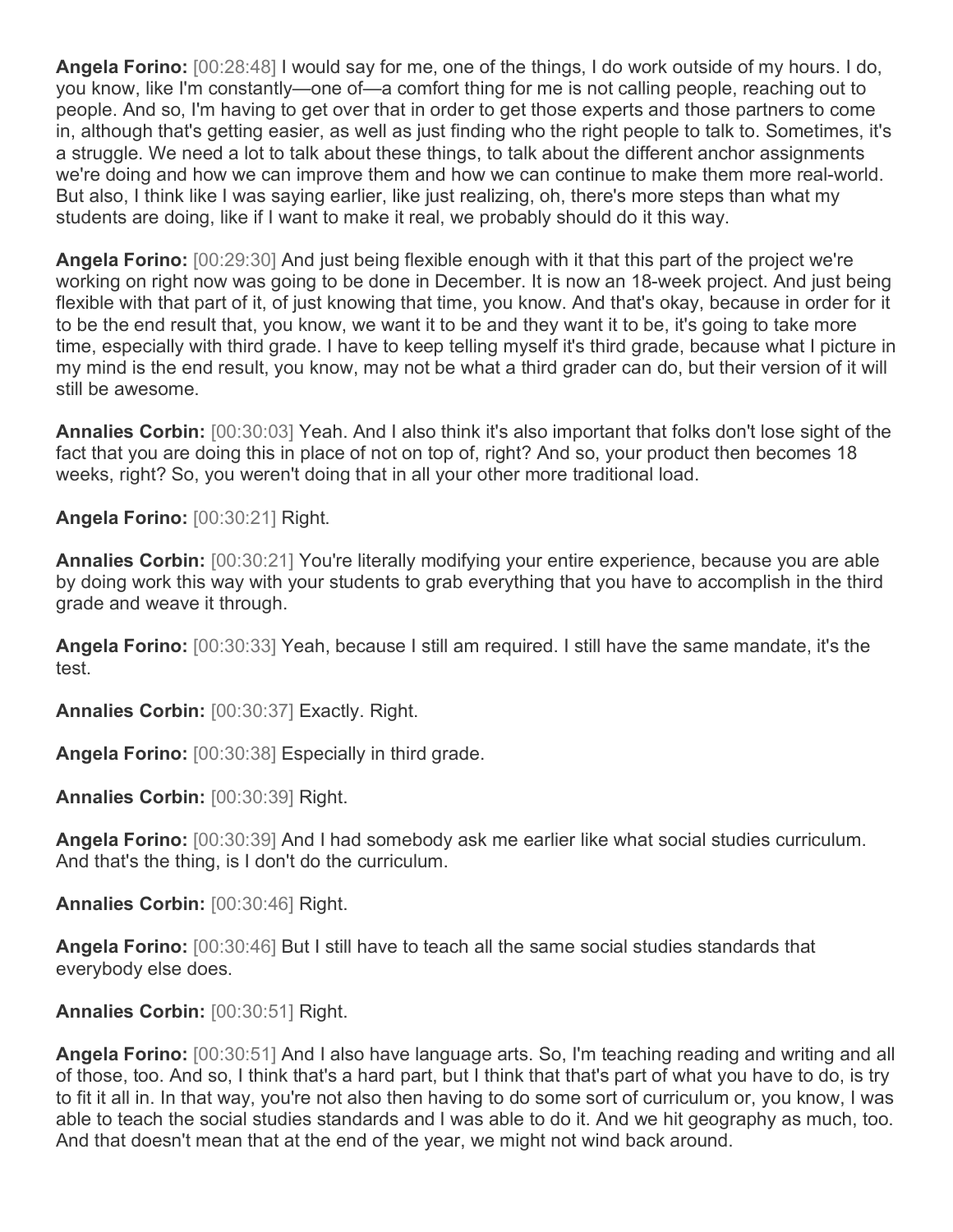**Annalies Corbin:** [00:31:14] Right.

**Angela Forino:** [00:31:14] Because there was something that we didn't cover, you know, or something like that? But trying to find it where, you're right, it is also doing what we needed to do, so we're not having to do because we don't have time.

**Annalies Corbin:** [00:31:24] Right. And I think that sometimes, that becomes one of those first barriers. Oftentimes, when I start these conversations or the PAST team starts these conversations with schools, I can almost guarantee you there's like a list of 10 things that in the first three months we are going to hear. And you always hear that one is, "Yes, but I have to do all the stuff over here, how could I possibly do this, too?" And it does get easier over time to be able to know how you weave those things together. And at first, it takes a lot of time, the planning, the thinking, how could I do it, the modification. But over time, as teachers and schools get more and more comfortable in that space, it actually ultimately takes less time or it's a different kind of use of your time, back to your point.

**Angela Forino:** [00:32:06] Yeah, I would agree. And we do a lot of the back maps.

**Annalies Corbin:** [00:32:08] Yeah.

**Angela Forino:** [00:32:10] You probably saw from the hallway.

**Annalies Corbin:** [00:32:10] I did. I love them.

**Angela Forino:** [00:32:12] We use them all the time.

**Annalies Corbin:** [00:32:14] That's a win.

**Angela Forino:** [00:32:16] Yeah. I think like the hardest part for me is coming up with that question that will cover all of it. And then, I feel like after we do that, if you have what you want at the end, just figuring out how can I incorporate as much of my content within that reading, writing so that you're using it within that time, you know, that reading time, that writing time. So that by the time you get to that project, you don't have to teach, you know, all of that.

**Angela Forino:** [00:32:38] One of our things we changed this year is we have a Reynoldsburg history project that we do or a field trip we do at the end of the year. And we realized, well, if we did it now, then that would save us time for another, you know, things we're doing at the end of the year. But also, it goes with this. And then, they could really see that. And so, little things like that and just being able to be flexible with moving, you know, some things around and when you do things.

**Annalies Corbin:** [00:33:01] Yeah, that's an awesome, awesome journey. I always try to wrap the program up for folks with sort of the high lob in the sense that, you know, again, folks sitting back and thinking about the journey that you've been on. And, you know, what is your one piece of advice to a new teacher in a school that's not gone down this journey yet, contemplating, "Hey, I want to be like Ms. Forino"? What piece of advice would you give to folks as they start their journey?

**Angela Forino:** [00:33:33] I would say start small. Really, for us, the design cycle, really getting the kids comfortable with the design cycle. It's been a lot easier when kids come to me already having learned that. But getting them use the design cycle, getting them used to not one solution at the end, getting them used to not getting the solution, you know, from me or getting hints from it and being more like a quide or a facilitator. But I would also say just as small as just looking for those problems, because they're out there, they're all over the place that you could somehow—even if it is just a